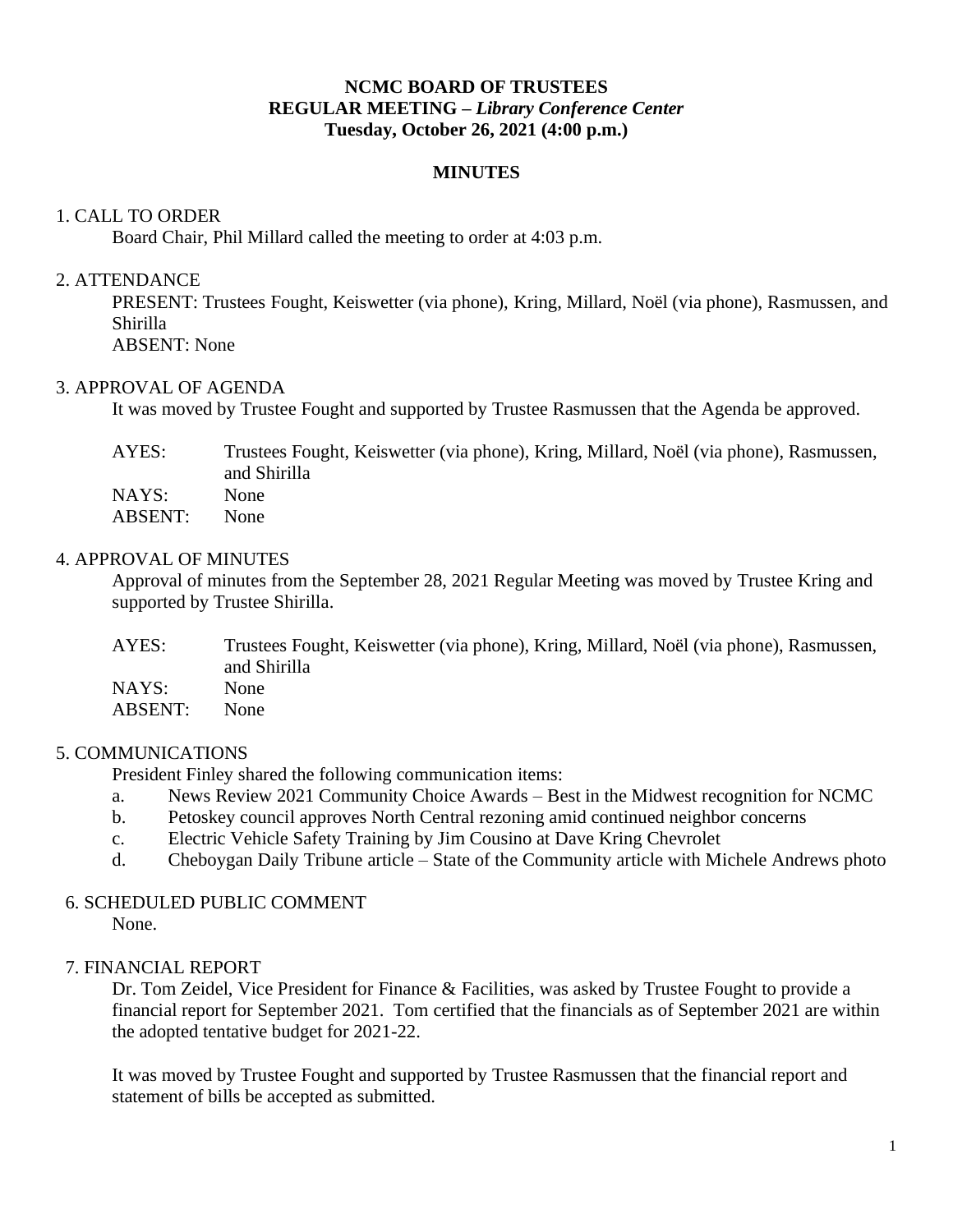| AYES:   | Trustees Fought, Kring, Millard, Noël (via phone), Rasmussen, and Shirilla |
|---------|----------------------------------------------------------------------------|
| NAYS: . | <b>None</b>                                                                |
| ABSENT: | Keiswetter                                                                 |

# 8. PRESIDENTS REPORTS

President Finley provided updates on the following items:

- a. ACCT Conference Update Diversity, Equity, and Inclusion theme
- b. Library Usage Statistics
- c. NCMPR 2021 Medallion Awards recognizing the quality of North Central's Aspire magazine, both print and electronic format
- d. NCMC Ring Road Extension Bidding Schedule

# 9. COMMITTEE REPORTS

a. Finance & Facilities Committee

Trustee Fought reported that the Finance & Facilities Committee met on Tuesday, October 19, 2021 to review financials, a draft Audit for the year that ended June 30, 2021, and several other items.

# 2020-2021 Audit

Trustee Fought provided the following update regarding the 2020-2021 Audit: Tuesday, October 19, 2021, Auditors, Stephen Peacock and Joshua Sullivan from the Traverse City office of Rehmann reviewed their report on the College's June 2021 financial statements with the Finance & Facilities Committee.

The bound report provided during the Board Meeting included a management discussion of the financial condition of the College, the annual financial statements for the year ended June 30, 2021, the related footnotes, and the auditors' report. The financial statements included combined financial statements of the College and its Foundation in compliance with US accounting principles. The auditors issued a clean opinion on those statements which can be found on pages 14-16 of the bound report.

The other report is a letter describing the auditors' communication with the Board regarding various matters.

The auditors expressed concern about the level of cyber security and made general comments about how it could be strengthened.

The auditors will be issuing a separate report on student financial aid covering Pell Grant and other federal aid programs, once the revised federal reporting requirements are released. Motion

Trustee Fought moved and Trustee Kring supported that the auditors' report on the financial statements of North Central Michigan College for the year ended June 30, 2021 issued by Rehmann be accepted, and that a summary of the financial statements contained in this report be published in the Petoskey News-Review.

AYES: Trustees Fought, Keiswetter (via phone), Kring, Millard, Noël (via phone), Rasmussen, and Shirilla NAYS: None